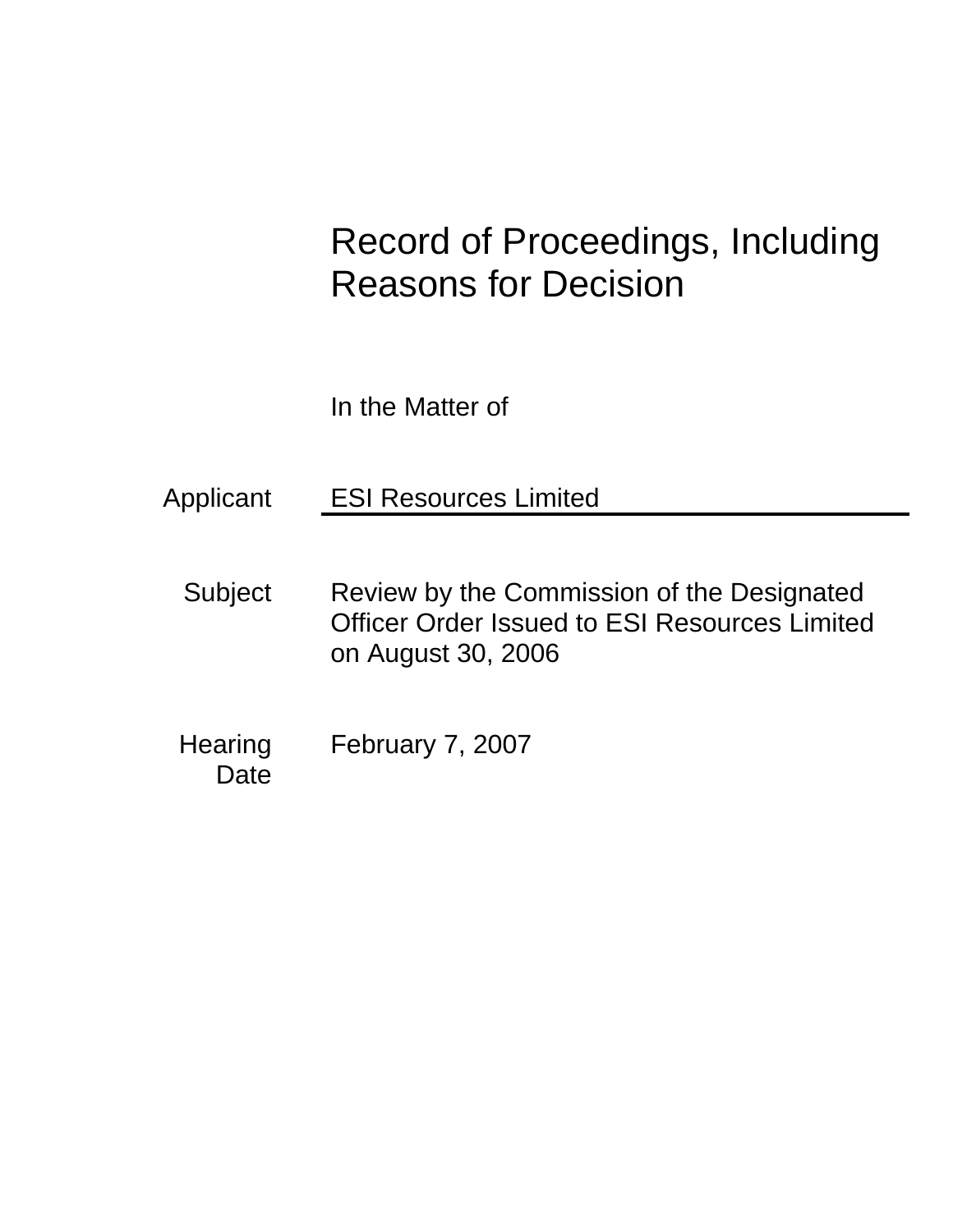# **RECORD OF PROCEEDINGS**

| Applicant:                                             | <b>ESI Resources Limited</b>                                                                                   |
|--------------------------------------------------------|----------------------------------------------------------------------------------------------------------------|
| Address/Location:                                      | 3077 Shepard Place S.E., P.O. Box 997,<br>Postal Station T, Calgary, Alberta, T2H 2H4                          |
| Purpose:                                               | Review by the Commission of the Designated Officer Order issued<br>to ESI Resources Limited on August 30, 2006 |
| Order Issued:                                          | August 30, 2006                                                                                                |
| Date of hearing:                                       | February 7, 2007                                                                                               |
| Location:                                              | Canadian Nuclear Safety Commission (CNSC) Public Hearing<br>Room, 280 Slater St., 14th. Floor, Ottawa, Ontario |
| Members present:                                       | L.J. Keen, Chair<br>J.A. Dosman<br>M. J. McDill                                                                |
| Secretary:<br>Recording Secretary:<br>General Counsel: | M.A. Leblanc<br>M. Young<br>J. Lavoie/S. Maislin Dickson                                                       |

| <b>Applicant Represented By</b>                                   | <b>Document Number</b>          |
|-------------------------------------------------------------------|---------------------------------|
| $\bullet$ None                                                    | CMD 07-H109.1<br>CMD 07-H109.1A |
| <b>CNSC</b> staff                                                 | <b>Document Number</b>          |
| • B. Howden                                                       |                                 |
| $\bullet$ H. Rabski                                               | <b>CMD 07-H109</b>              |
| • J. Jaferi                                                       |                                 |
| <b>Others</b>                                                     | <b>Document Number</b>          |
| • Western Co-operative Fertilizers Limited, represented by P. May | CMD 07-H109.2                   |
| and J. Virtue                                                     | CMD 07-H109.2A                  |
|                                                                   | CMD 07-H109.2B                  |
| • Alberta Environment                                             | CMD 07-H109.3                   |

 **Order:** Amended **Date of Decision:** May 16, 2007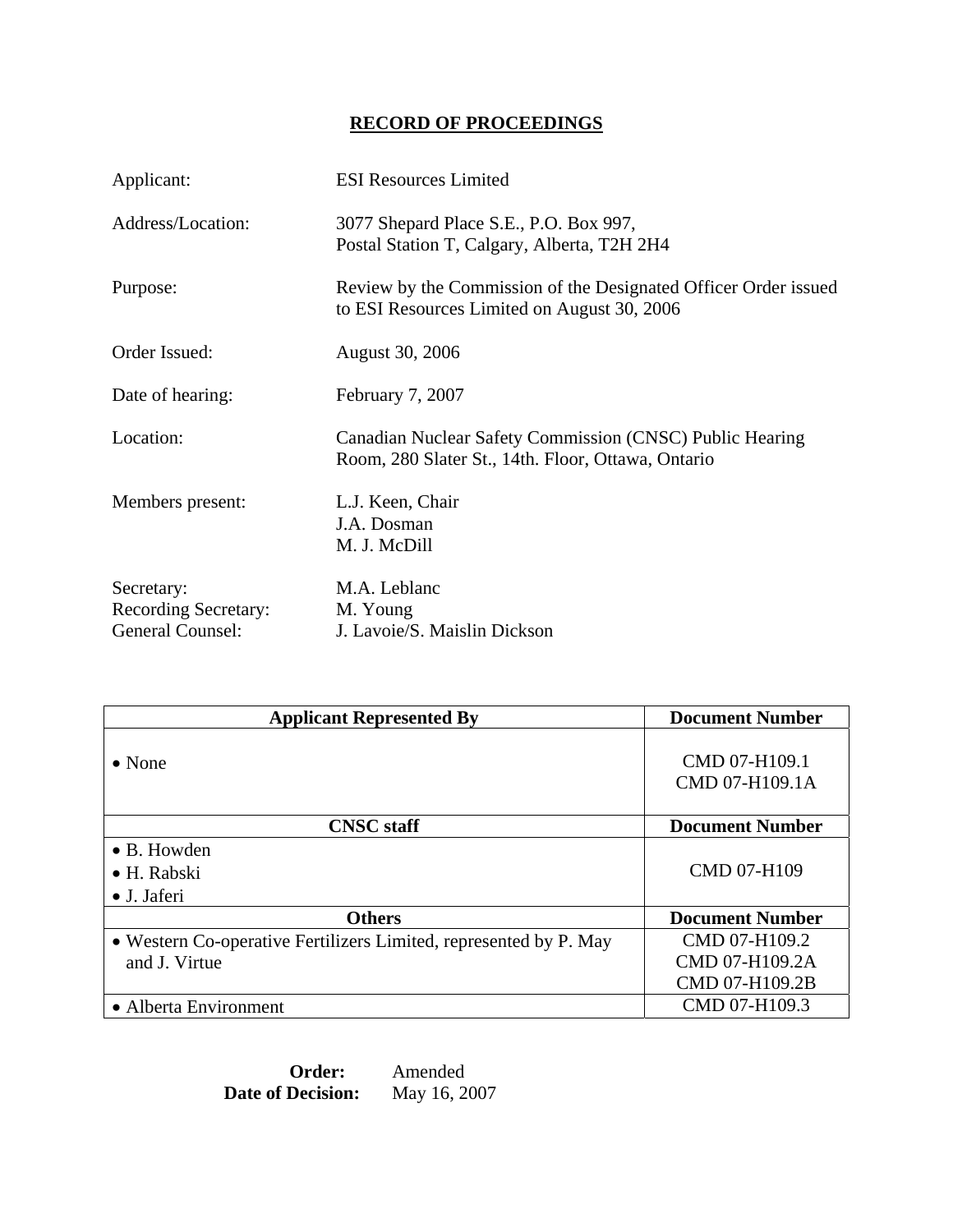# **Table of Contents**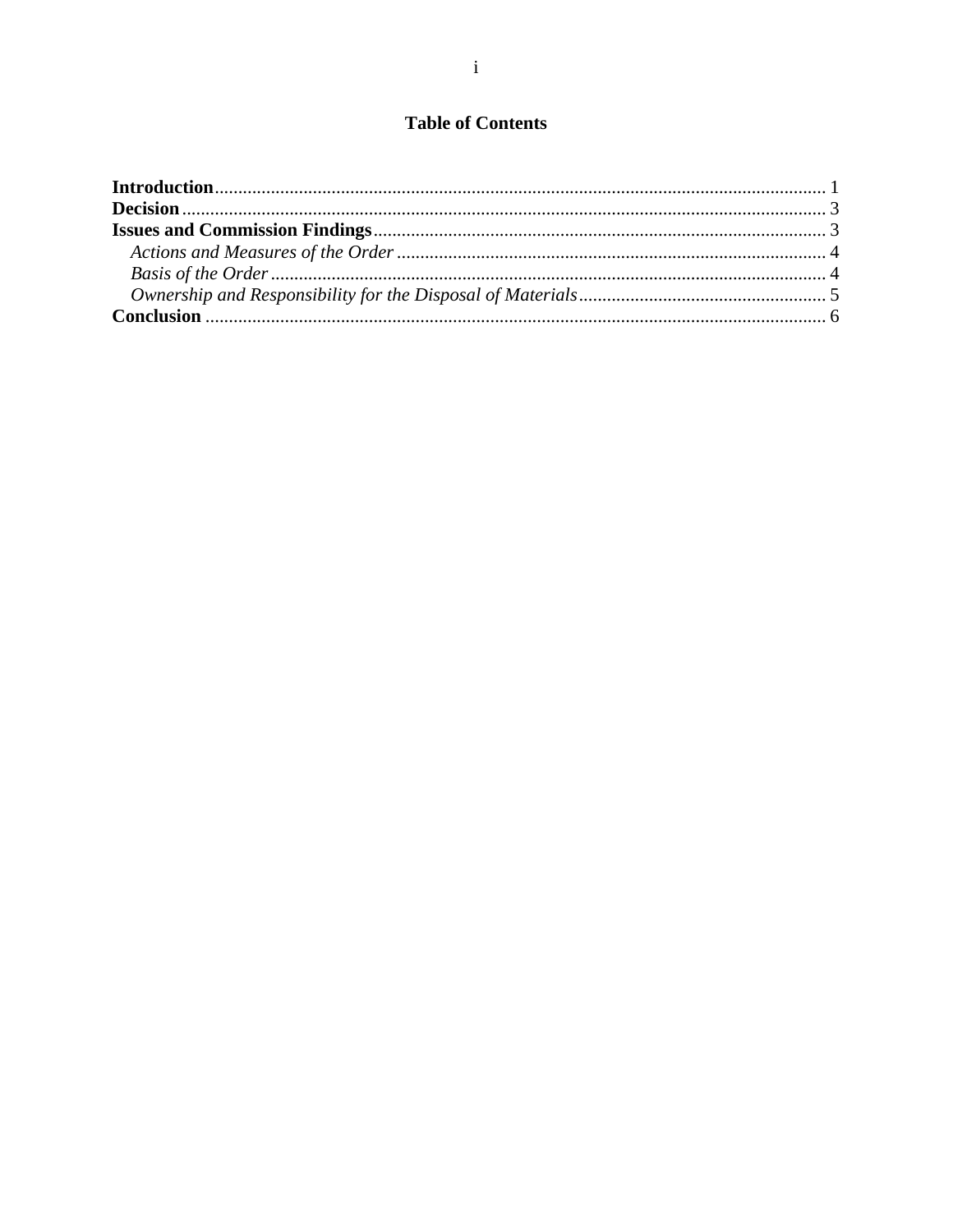## **Introduction**

- 1. ESI Resources Ltd. (ESIRL) maintains a facility in Calgary, Alberta. Earth Sciences Extraction Company (ESEC) operates this facility under a limited partnership controlled by ESIRL. The facility was operated to recover uranium contained in phosphoric acid feedstock supplied by Western Co-operative Fertilizers Limited's (Westco) plant located adjacent to the facility. The facility is currently unlicensed. Westco owns the land on which ESIRL's facility is located, and ESIRL has a perpetual lease agreement with Westco.
- 2. The Westco fertilizer plant was shut down in 1987, at which time ESIRL terminated its operations at the facility. The facility was decontaminated except for the dryer room and the evaporation ponds, in accordance with the requirements of ESIRL's licence. The facility remained shut down until 1996, when it was modified and received an approval from Alberta Environment to purify imported phosphoric acid only. The uranium recovery part of the facility, the dryer room and the evaporation ponds, remained isolated from the rest of the phosphoric acid processing plant. Since that time, the ESIRL facility has been jointly regulated by the Canadian Nuclear Safety Commission<sup>1</sup> (CNSC) and Alberta Environment.
- 3. In 2001, the phosphoric acid purification operation was shut down. The uranium recovery part of the facility remained in a safe shutdown state, as confirmed by CNSC staff in an October 2005 inspection.
- 4. Following a hearing on November 30, 2005, the Commission issued Fuel Facility Operating Licence FFOL-3663.0/2006 to ESIRL for the purpose of maintaining its uranium recovery facility in a secure, shutdown state. The licence was valid until July 31, 2006.
- 5. ESIRL failed to file an adequate licence renewal application and the facility became unlicensed following the expiry of ESIRL's licence on July 31, 2006.
- 6. On August 30, 2006, the Designated Officer, pursuant to her authority under paragraph  $37(2)(f)$  of the *Nuclear Safety and Control Act<sup>2</sup>* (NSCA), issued an Order to ESIRL. The Order required ESIRL to immediately comply with specific actions and measures identified in the Order, pursuant to section 41 of the NSCA. Among other actions and measures, ESIRL was ordered to complete the clean-up of the facility and submit a report to the Director General, Directorate of Nuclear Cycle and Facilities Regulation of the CNSC and provide the results of the final radiological survey conducted.

<u>.</u>

<sup>&</sup>lt;sup>1</sup> In this *Record of Proceedings,* the *Canadian Nuclear Safety Commission* is referred to as the "CNSC" when referring to the organization and its staff in general, and as the "Commission" when referring to the tribunal component.

 $2^2$  S.C. 1997, c. 9.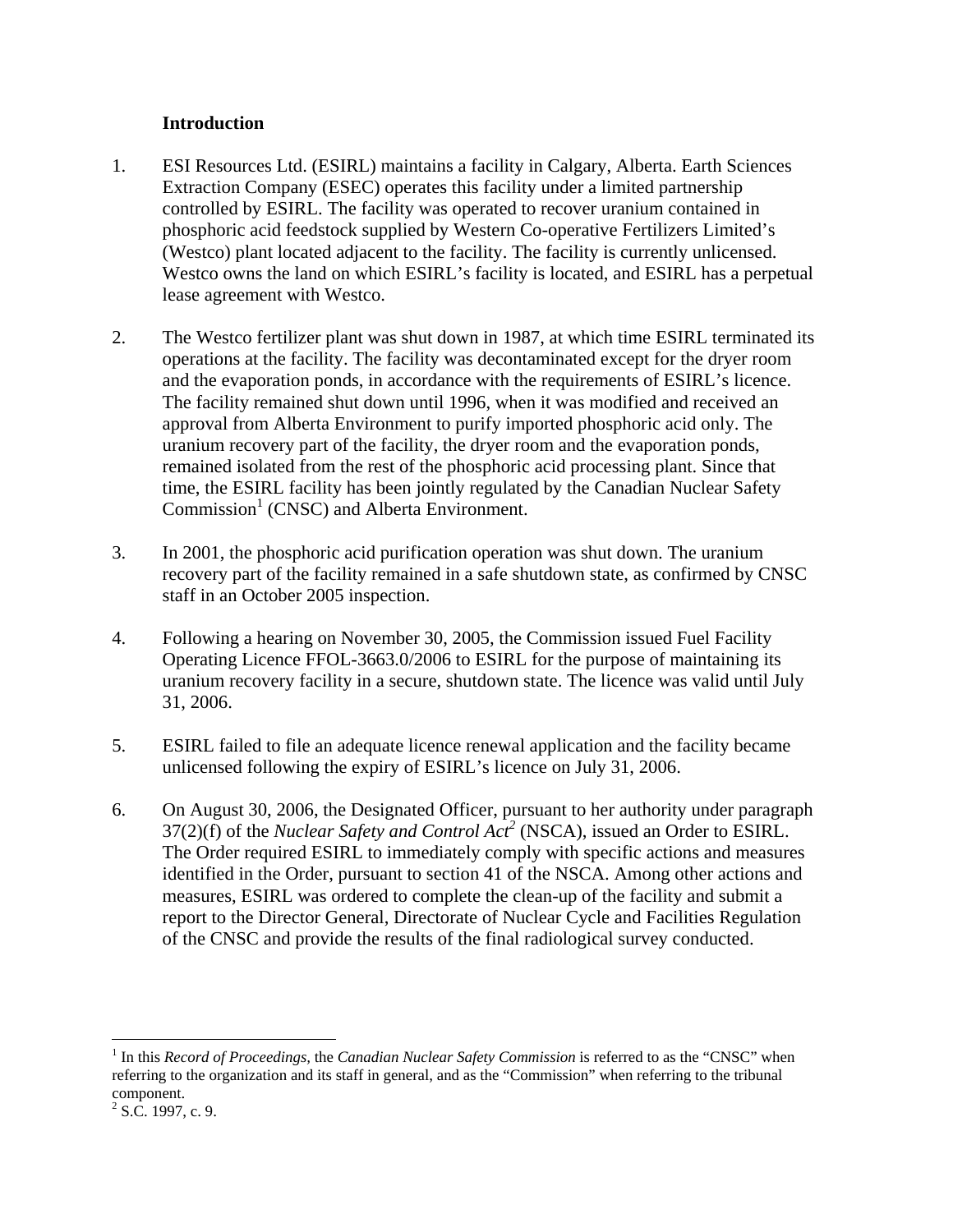- 7. On September 5, 2006 pursuant to subsection 37(6) of the NSCA, the Designated Officer referred the Order to the Commission for review to confirm, amend, revoke or replace the Order. The purpose of the review is to provide the person named in or subject to the Order with an opportunity to be heard and to allow the Commission to take into consideration all information and evidence that will result in a fully informed decision.
- 8. Pursuant to paragraph 40(1)(d) of the NSCA, the Commission provided an opportunity to be heard to ESIRL, as the person named in and subject to the Order. The opportunity to be heard was originally scheduled for October 26, 2006 and was rescheduled until February 7, 2007, as ESIRL complied with the condition of the Order regarding the security of the site, and the facility did not pose a risk to the health and safety of the public or the environment.
- 9. In addition, due to their involvement with ESIRL, Westco and Alberta Environment expressed an interest in the matter and provided information for the Commission's consideration.
- 10. This *Record of Proceedings* describes the Commission's consideration of the participants' submissions on the Order, the review of the Order and the reasons for the decision.

Issue

11. In its review of the Order, the Commission was required to confirm, amend, revoke or replace the Order, pursuant to subsection 37(6) of the NSCA.

#### Proceeding

- 12. Pursuant to section 22 of the NSCA, the President of the Commission established a Panel of the Commission to hear this matter.
- 13. The Panel of the Commission (hereafter referred to as the Commission), in making its decision, considered information presented for a proceeding held on February 7, 2007 in Ottawa, Ontario. During the proceeding, the Commission considered the Designated Officer Order, including information referred to in the Order, and received written submissions from CNSC staff (CMD 07-H109), ESIRL (CMD 07-H109.1) and Westco (CMD 07-H109.2). The Commission also considered oral presentations from CNSC staff and Westco.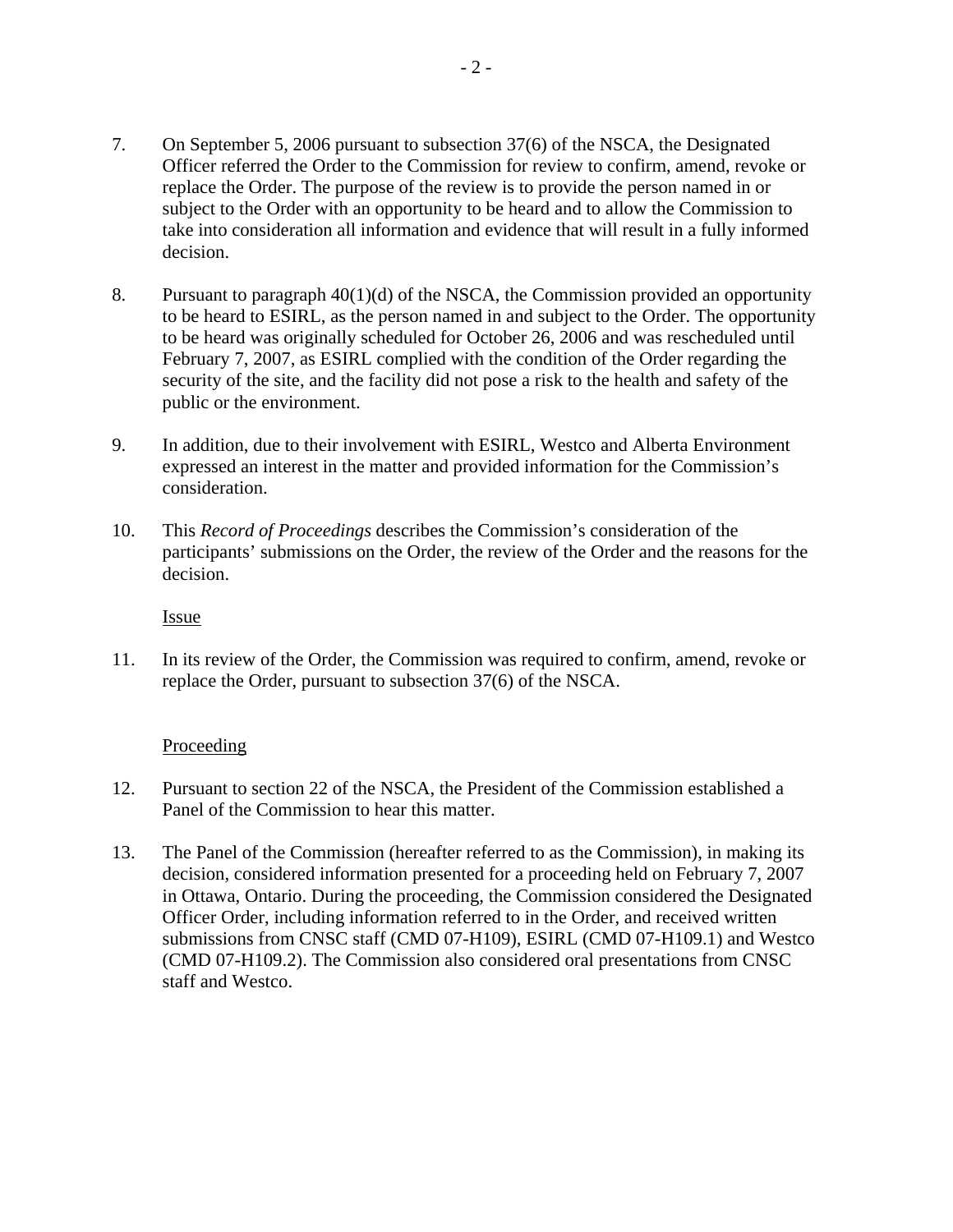- 14. The proceeding was conducted in accordance with Part 6 of the *Canadian Nuclear*  Safety Commission Rules of Procedure<sup>3</sup>. The President of the Commission decided that it would not be prejudicial to ESIRL and would be in the public interest to carry out the proceeding in a public forum and thus the public was invited to observe the proceeding.
- 15. ESIRL was unable to participate in the hearing held on February 7, 2007. As such, the Commission needed more information before making a decision and decided to provide ESIRL with an opportunity to comment on the matters discussed during the proceeding. Further written submissions were received from ESIRL (CMD 07-H109.1A), Westco (CMD 07-H109.2A and CMD 07-H109.2B) and Alberta Environment (CMD 07-H109.3).

## **Decision**

16. Based on its consideration of the matter, as described in more detail in the following sections of this *Record of Proceedings*,

the Commission, pursuant to subsection 37(6) of the NSCA, amends the Designated Officer Order issued to ESI Resources Limited on August 30, 2006.

- 17. The Commission amends the Order as recommended by CNSC staff in CMD 07-H109, with the exception that the date by which ESIRL must submit its plan as explained in the Actions and Measures of the Order, October 16, 2006, be changed to August 31, 2007.
- 18. In addition, ESIRL shall submit to CNSC staff a monthly report on the compliance activities it has taken under the Order. In the event of ESIRL becoming aware of any of the situations listed in section 29 of the *General Nuclear Safety and Control*  Regulations<sup>4</sup>, ESIRL shall submit a written report to the Commission of the location and circumstances of the situation and of any action that ESIRL has taken or proposes to take with respect to it.

## **Issues and Commission Findings**

19. In reviewing the Order under subsection 37(6) of the NSCA, the Commission considered the reasonableness of the Order. In this regard, the Commission considered the actions and measures identified in the Order and the information on which the Order was based, as identified in the Order. In this regard, and as elaborated further below, the Commission is satisfied that the Designated Officer, based on the

 $\overline{a}$ 

 $3$  S.O.R./2000-211.

 $4$  S.O.R. $\frac{2000 - 202}{.}$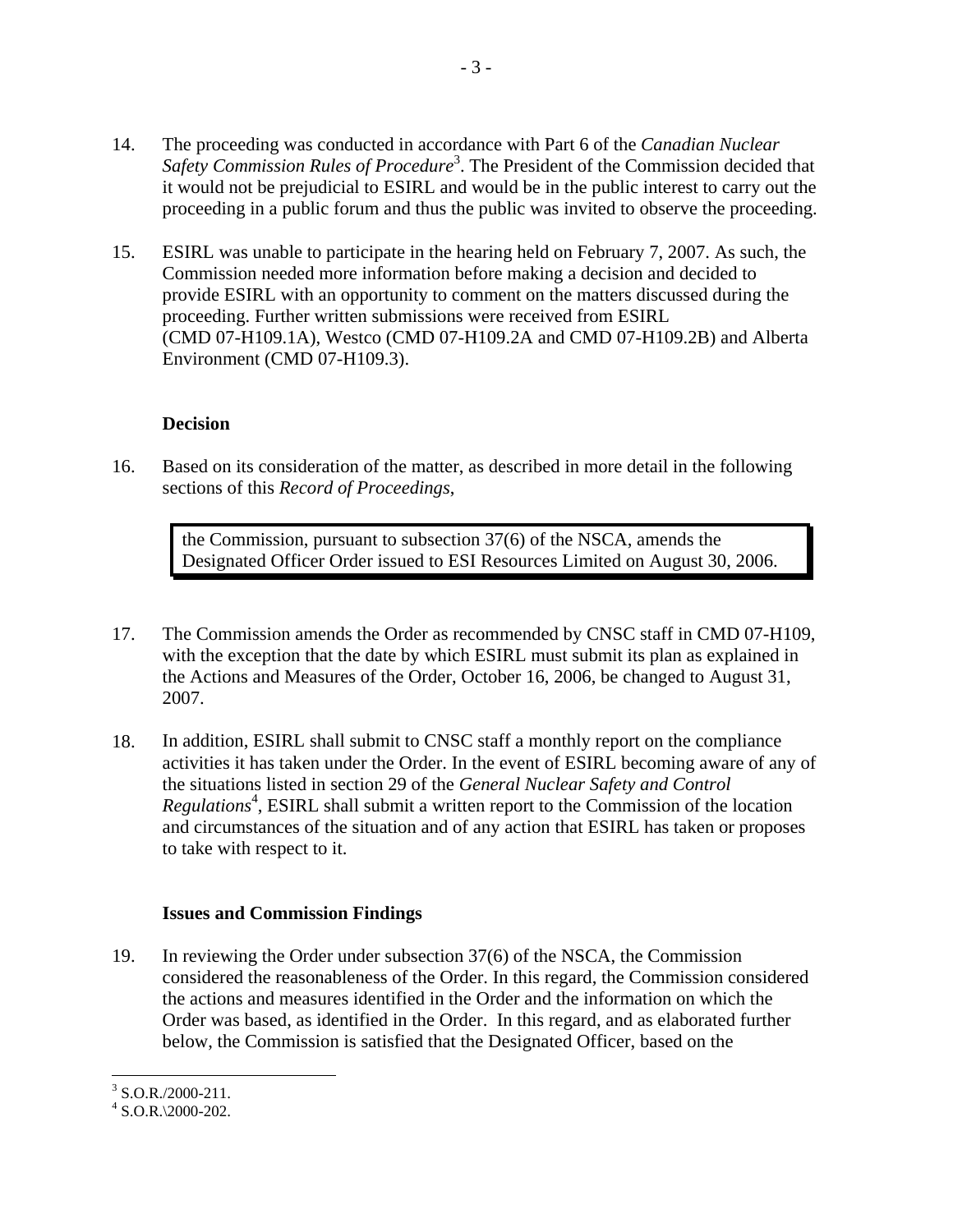information available, had sufficient evidence and a reasonable basis for issuing an Order to protect the environment until the matter could come before the Commission.

# *Actions and Measures of the Order*

- 20. The Commission considered the four actions and measures identified in the Order. These actions include the following:
	- the maintenance of required physical security arrangements;
	- the completion of clean-up by November 30, 2007, as outlined in the Order;
	- the submission of a plan by August 31, 2007, which includes a schedule to perform all work identified in the previous two actions; and
	- receiving a written acceptance of this plan from CNSC staff.
- 21. The Commission is of the opinion that the actions and measures identified in the Order are adequate to protect the health and safety of the public and the environment.

# *Basis of the Order*

- 22. The Commission considered the information on which the Order was based, as identified in the Order, as well as the submissions from CNSC staff, ESIRL, Westco and Alberta Environment.
- 23. CNSC staff stated that in February 2006, ESIRL submitted an application for a licence renewal. CNSC stated that it had notified ESIRL of deficiencies in ESIRL's application and requested that a revised application be submitted before March 15, 2006. CNSC staff stated that ESIRL did not submit any additional information, and on July 31, 2006, ESIRL's licence expired. CNSC staff noted that the facility is not currently licensed to possess and store uranium contaminated material, pursuant to section 24 of the NSCA.
- 24. In its submission, Alberta Environment stated that it had repeatedly informed ESIRL that an approval under the *Environmental Protection and Enhancement Act*<sup>5</sup> is required for the facility and ESIRL needs to apply for a renewal of the approval. Alberta Environment stated that ESIRL's approval expired on September 30, 2006 and it has not received any application for renewal. Alberta Environment stated that ESIRL is in non-compliance with provincial legislation.
- 25. CNSC staff stated that it conducted an inspection of the facility in June 2006. CNSC staff reported that the samples that were taken and analyzed revealed uranium contamination inside the dryer room and evaporation ponds, but the site did not pose an unreasonable risk to the health and safety of persons or the environment at that time.

 $\overline{a}$ 

 $<sup>5</sup>$  R.S.A. 2000, c. E-12.</sup>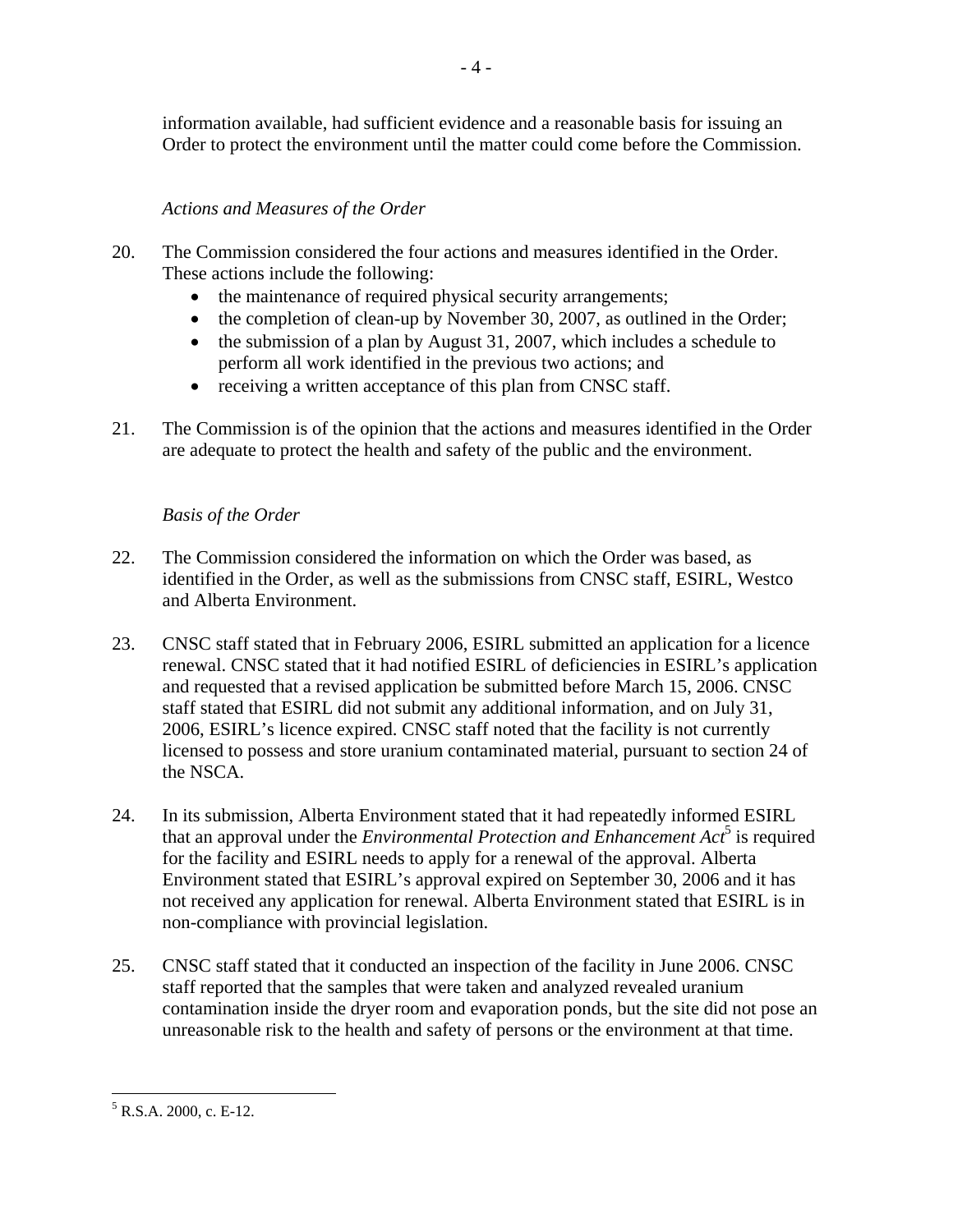- 26. CNSC staff stated that once the site became unlicensed, the requirement to take necessary measures under the NSCA was not enforceable. As the unlicensed site may cause an unreasonable risk to the health and safety of persons and the environment, CNSC staff issued the Order to ESIRL to take the specified actions and measures to protect workers, the public and the environment. In the Order, CNSC staff required that ESIRL decontaminate the dryer room and two evaporation ponds and dispose of all uranium-contaminated waste materials to a CNSC-approved site to prevent any potential safety, health, security and environmental concerns in the future.
- 27. In its October 2006 submission, ESIRL stated that the facility is being maintained in minimum operation mode, with full security and maintenance, as required by the Order.
- 28. During the proceeding, the Commission asked CNSC staff if the site was safe and the security of the site was being maintained. CNSC staff responded that it had conducted inspections of the facility and determined that is the case.
- 29. In its April 2007 submission, Westco stated that it had been informed by the electricity provider (ENMAX) that ESIRL was in arrears of payment of its electricity account and ENMAX intended to take steps to cut off electricity to the ESIRL facility. Westco stated that the electricity to the site was cut off on April 17, 2007. Westco expressed concern that the lack of electricity may negatively impact ESIRL's ability to maintain security of the facility.
- 30. Based on the above information, the Commission agrees with CNSC staff's conclusions that the continued presence of uranium contaminated material at the ESIRL unlicensed site may cause unreasonable risk to the workers, the public and the environment.
- 31. The Commission is of the opinion that the Order, as amended, reflects the need for ESIRL to address the issues related to the decontamination of the dryer room and two evaporation ponds, as well as the disposal of all uranium contaminated waste materials to a CNSC approved site to prevent any potential safety, health, security and environmental concerns in the future.

#### *Ownership and Responsibility for the Disposal of Materials*

32. In its submission, ESIRL stated that, in respect to the ownership of the materials it is maintaining at the ESIRL facility, it does not own the lands upon which the materials are placed and secured, and that the substances, both licensed and unlicensed, are owned by Westco. ESIRL stated that it is of the opinion that it does not have the final responsibility for the materials addressed in the Order, and that those materials remain the property of Westco.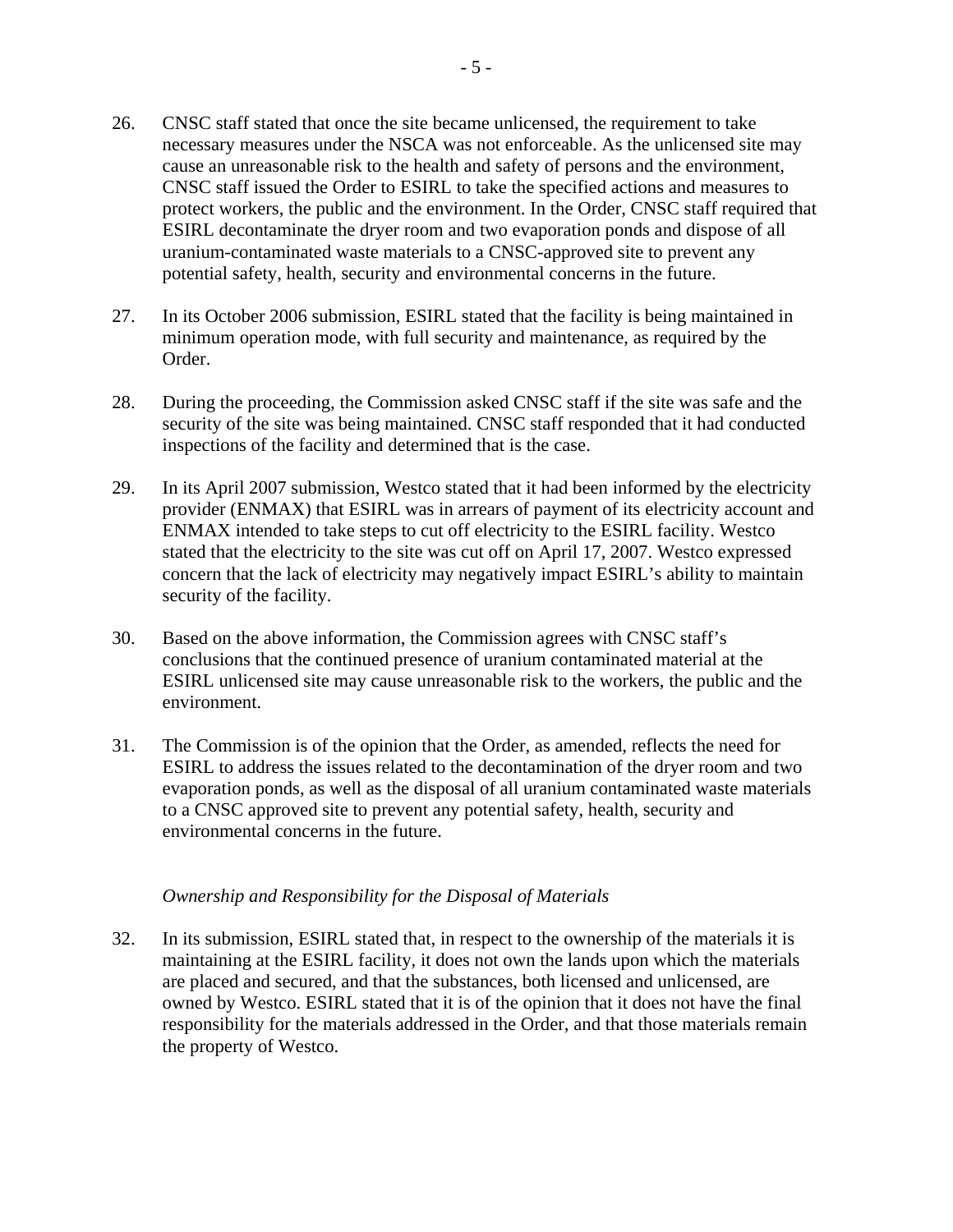- 33. Westco stated that the relationship between ESIRL and Westco is governed by a Uranium Extraction Agreement (UEA). Westco stated that, pursuant to the UEA, Westco owned the phosphoric acid and ESIRL owned any uranium and other compounds extracted from the phosphoric acid. Westco was of the opinion that the materials extracted from phosphoric acid are the responsibility of ESIRL. Westco stated that it believes that ESIRL has responsibility for all materials and contaminants on the lease, and is responsible for the decontamination and decommissioning of the entire facility.
- 34. Westco also stated that it is in litigation with ESIRL over the termination of the perpetual lease. Westco explained that the term of the lease and the use of the leased lands were linked directly with the operation of the facility. Westco stated that in the event of the termination of the lease, ESIRL has the obligation to remove all equipment and structures from the site. Westco stated that it is of the opinion that the termination of the lease does not relieve ESIRL from its obligations to comply with the Order.
- 35. In a letter attached to the Order, Westco raised concerns related to ESIRL's financial capability to fulfill decommissioning requirements. The Commission inquired about the extent of costs for decommissioning. CNSC staff responded that ESIRL's most recent assessment of decommissioning and associated decommissioning costs, conducted in 2006, was \$1.7 million. Westco stated that the Preliminary Decommissioning Plan and Reclamation Cost Estimate, prepared by Golder Associates on Westco's behalf, placed the cost at \$2.86 million.
- 36. The Commission is of the opinion that, at this time, ESIRL is responsible for the decommissioning of the facility under the NSCA and the Order. The Commission notes that, as the person named in the Order, ESIRL must comply with the Order, pursuant to section 41 of the NSCA.
- 37. The Commission further notes that ESIRL shall submit to CNSC staff a monthly report on the compliance activities it has taken under the Order. In the event of ESIRL becoming aware of any of the situations listed in section 29 of the *General Nuclear Safety and Control Regulations*, ESIRL shall submit a written report to the Commission of the location and circumstances of the situation and of any action that ESIRL has taken or proposes to take with respect to it.

#### **Conclusion**

- 38. The Commission has considered the information and submissions as presented in the material available for reference on the record for the proceeding.
- 39. The Commission, pursuant to subsection 37(6) of the NSCA, amends the Designated Officer Order issued to ESIRL on August 30, 2006.